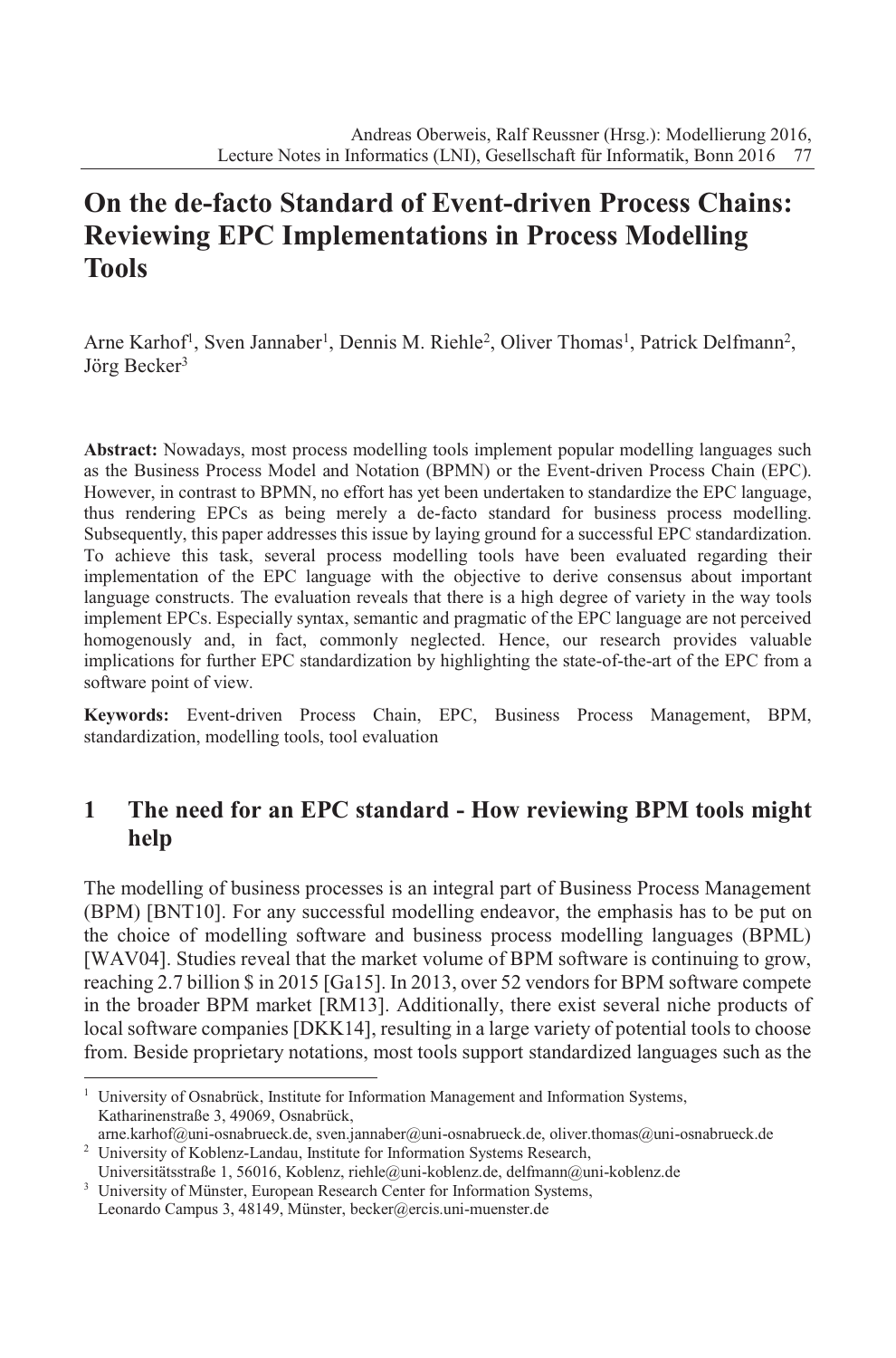Business Process Model and Notation (BPMN) or the Unified Modeling Language (UML) for process design [DKK14]. Although the event-driven process chain (EPC) has been one of the most dominant languages for business process modelling in research and practice over the last decades [Fe09, HFL09, KS08], no systematic standardization efforts have taken place. Hence, the EPC is still considered merely a de-facto standard for business process modelling [Fe13, Wa13], though it consists of a variety of different variants [e.g. Ri16a]. The absence of an international accepted standard yields significant drawbacks for the EPC language, since the focus shifts towards standardized languages such as BPMN [DKK14]. This is primarily due to difficulties in terms of interoperability, further development and overall acceptance of modelling languages that are not based on an agreed-upon ground and thus may be implemented differently across modelling tools [Fe13].

In literature, many studies have addressed the amount of BPM software by providing an overview over the (German) BPM software market [BFV07, BS01], evaluating process modelling tools [NS02] or comparing implemented BPML [DGS10]. However, a specific focus on different EPC implementations in common BPM software has not yet been conducted. Furthermore, despite single attempts to provide specifications for parts of the EPC [e.g. MA07, NR02, Ro08], even literature has failed to reach agreement on fundamental EPC constructs. As a consequence of the combination of fragmented EPC research and arbitrary EPC implementations in software there exists no common ground in both theory and practice regarding the EPC language and its integral constructs. This, of course, hampers a systematic standard-making process guided by a standard development organization (SDO), since standardization is fundamentally based on agreement and consensus of a domain community [DG90, FKL03].

In order to prepare for a successful EPC standardization, this paper faces the stated challenges by bringing EPC implementations into perspective. Several BPM tools from both international as well as local vendors are examined in terms of degree and shape of EPC support. Hence, the paper specifically aims at providing an overview of EPC constructs as implemented in common business process modelling tools. Furthermore, the synthesis of the findings is proposed as a basis for further standardization efforts. The evaluation of various EPC implementations yields valuable insight into EPC language constructs that software companies have considered to be relevant. Therefore, the tool evaluation is able to highlight differences as well as congruities of EPC language constructs from a software point of view, which result in a proposition of constructs for standardization purposes.

The structure of the paper is organized as follows. Section 2 covers theoretical background on BPM with special focus on EPC modelling. The research methodology as applied in this paper is presented in Section 3. Subsequently, Section 4 provides an overview of identified EPC implementations. In Section 5, implications for EPC standard-making are carried out based on these findings. The paper concludes with a summary of the gained insights and an outlook on further work.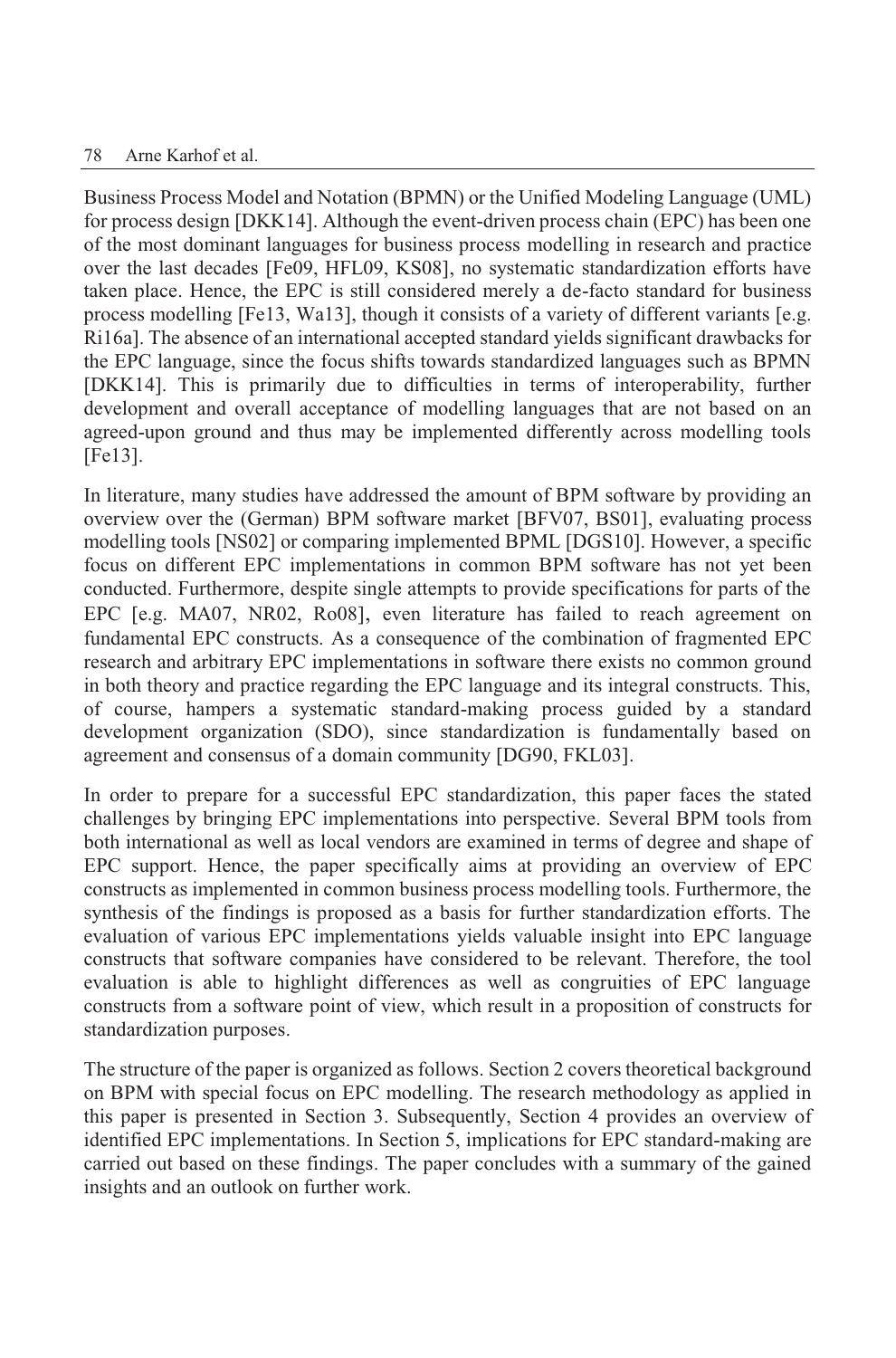## **2 Process Modelling with Event-Driven Process Chains**

In all kind of organizations, sets of activities are performed to achieve a superordinate business goal. Such activities, together with the organizational and technical environment they are performed in, are called business processes [We12, p.5]. BPM is about "concepts, methods, and techniques to support the design, administration, configuration, enactment, and analysis of business processes" [We12, p.5]. A key part of BPM is the creation of conceptual models to represent business processes, so called business process models.

Process models may be created using different BPML, which, for instance, can be UML, Petri nets, EPC or BPMN (see e.g. [DAH05]). One dominant language over the last decades is the EPC, which has initially been introduced at the University of Saarbrücken by [KNS92] in 1992. EPC models consist of alternating events and activities, which represent the process flow. Connectors can be used to split or merge the process flow as needed. For this reason, [KNS92] defines the AND connector (all subsequent process flows are performed), the XOR connector (exactly one process flow is performed) and the OR connector (one or more process flows are performed). Later, organizational units, information systems and information objects were added to EPC models to enrich functions with further details [HKS93].

Over the years, the EPC language has been further developed, extended and modified by a large number of different authors. For example, [Pr95] defines a sequence connector (where several process flows are performed in a sequence of any order), [Ro96] presents a decision table connector (ET) and the OR1 connector. New elements have been added to the EPC to model business risks [BO02, RM05, RW08] or to model fuzzy decisionmaking [TD06, THA02]. New relationships have been added to not only include the process-flow, but also the data-flow in EPC models [ZR96].

Other authors have added different concepts to EPC models, such as [HWS93], who link EPC models to a state-machine for real-time execution, or [TF06] and [FKS09], who annotate EPC models with concepts from an ontology. For different use cases of the EPC, there are several different and incompatible file-based exchange formats [Ri16b]. The idea of EPCs has also been transferred to different application scenarios, for example objectoriented business process modelling [NZ98, SNZ97], modelling of state-based workflow patterns [MNN05] or service-based process modelling [HW07]. Lastly, EPC has also been applied to configurative reference modelling [RA07].

In order to support design and administration of business processes, there are several commercial and a few non-commercial solutions for managing process models. Several studies provide an overview of the market for BPM tools [BH14, DKK14, Ga15, RM13]. As the number of BPM tools on the market is large, different variations and adoptions of the EPC are manifold. As there is no established standard for EPC, it is obvious that the implementation of EPC differs between BPM tools.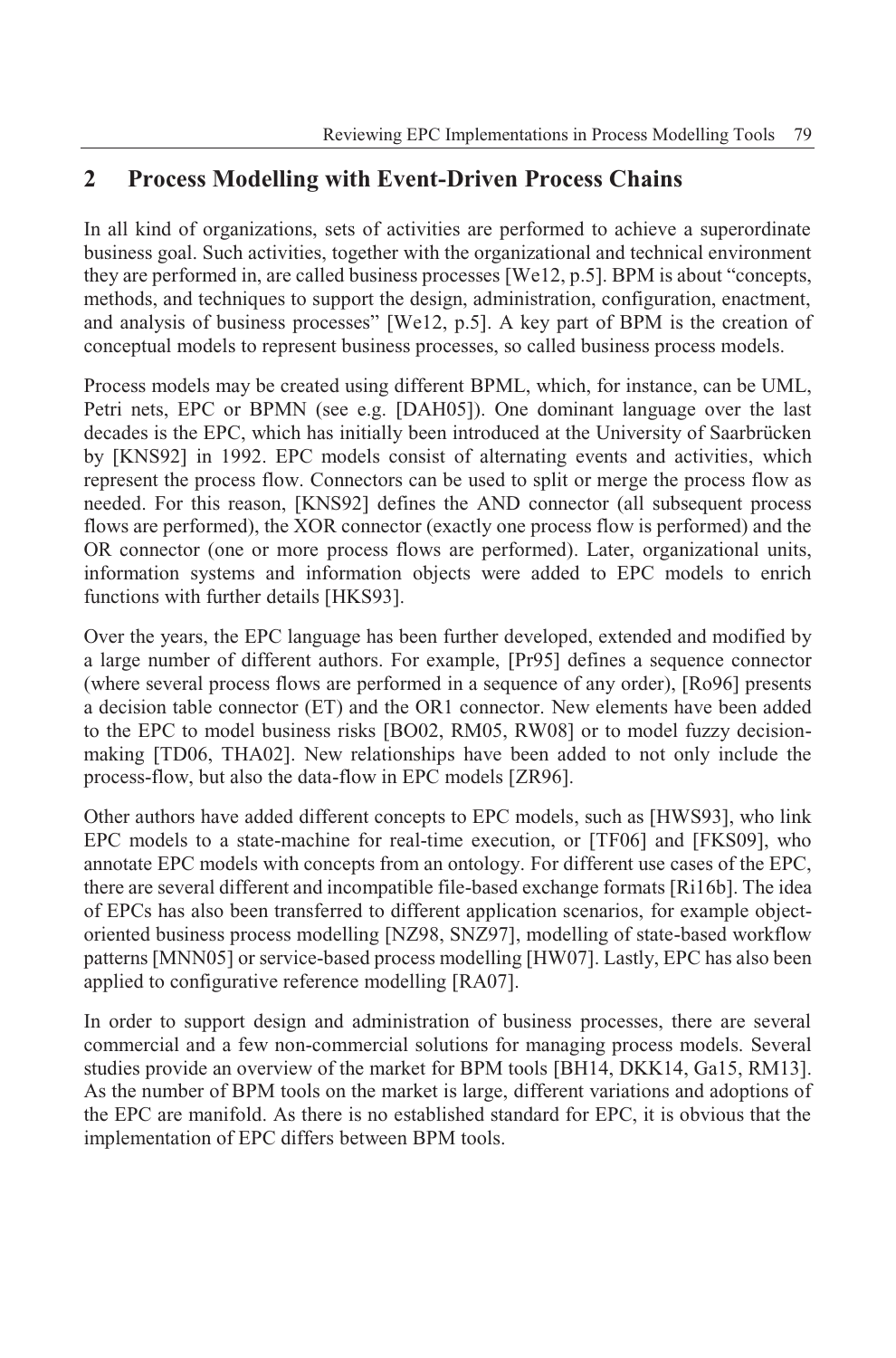## **3 A methodology for identifying and evaluating BPM tools**

In order to provide a comprehensive and holistic overview of the BPM software market, a structured procedure model is applied. For this purpose, we draw upon methodologies coming from marketing science and transform these methods to fit our needs. In [CM99], a systematic procedure model is introduced to support managers in the assessment of their market for potential competitors. A similar approach is presented by [BP02], who use a two-step framework for competitor identification and analysis. In essence, both models share the way in which an unstructured and crowded environment is grasped, and objects of interest are identified and evaluated. We apply this general process to the situation at hand. In this case, the environment is represented by the BPM software market. The detailed procedure model followed throughout this paper is depicted in Figure 1.



Fig. 1: Applied methodology

Using a five-step process, BPM tools are identified and analyzed. Regarding the scope, we limited our search to international software vendors who explicitly offer BPM software. Hence, workflow modelling suites have not been considered. Additionally, software tools had to be available for testing purposes. Therefore, we excluded vendors that did not provide any form of test or demo access to their software. Similarly, tools that could not have been installed due to technical circumstances have been omitted. Lastly, the final number of BPM tools has been shortened according to their support of the EPC language. Following the setting of the scope, relevant literature has been reviewed. This includes, for example, scientific contributions regarding EPC language constructs, but also related research-driven evaluations of BPM tools. Next, insight into the BPM market has been gained by taking various studies and market reports coming from institutions such as Gartner [SH10], the Fraunhofer Institute [DKK14], Forrester Research [RM13] or Ovum [BH14] into account. The final list has been analyzed using predefined criteria, which directly facilitate the identification of similarities and differences of EPC implementations in BPM tools. The criteria applied in this paper are presented in Table 1. For all EPC implementations, the state of EPC syntax, semantic and pragmatic is investigated. In doing so, we refer to respective sets of rules carried out in [Fe13]. Exemplarily, "1" as a characteristic of the syntax criterion indicates that a particular EPC implementation adheres to syntax rule "1" as presented in [Fe13]. Reviewing the state of syntactical, semantical and pragmatical rules covered by EPC implementations facilitates the understanding of what aspects of the EPC language are considered important in practice,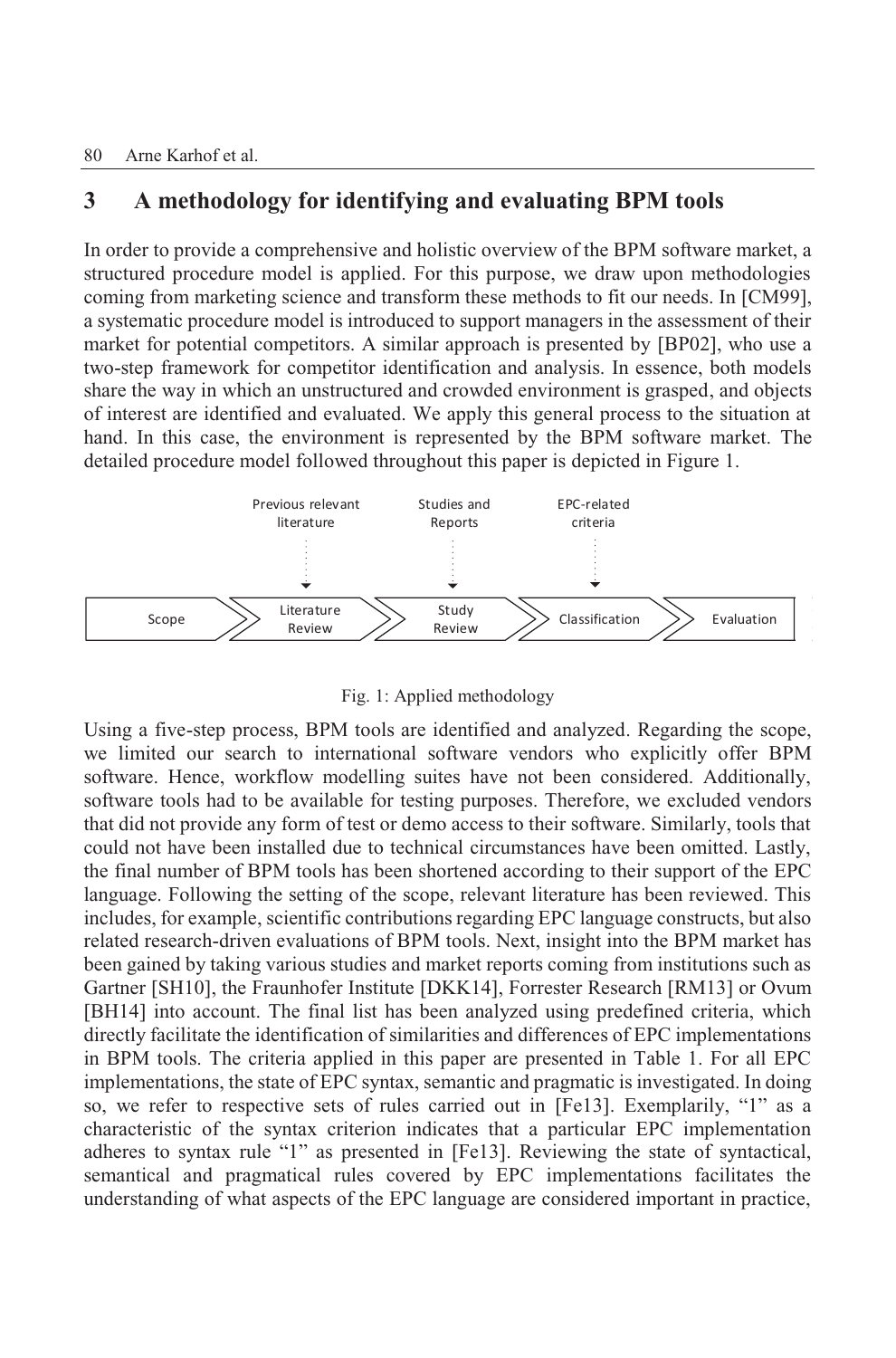| Criterion       | Example    | Description                                                                |
|-----------------|------------|----------------------------------------------------------------------------|
| Syntax          | 1,2,5      | Refers to the set of syntactical rules as presented<br>in $[Fe13]$         |
| Semantic        | 3,4        | Refers to the set of semantic rules as presented in<br>[Fe13]              |
| Pragmatic       | 1,6        | Refers to the set of pragmatic rules as presented<br>in $[Fe13]$           |
| Elements        |            | Does the extension introduce new elements<br>beyond $[Ro96]$ ?             |
| Connectors      |            | Does the extension introduce new connector<br>types beyond [Ro96]?         |
| Checking        | М          | $(M)$ anual or $(D)$ esign time syntax check                               |
| Exchange format | <b>XML</b> | Type of EPC exchange format provided                                       |
| Guidelines      | Tooltips   | Guidelines that support the modeler in the<br>creation of sound EPC models |

hence supporting the determination of a standardized EPC specification that meets practical demands.

Tab. 1: EPC implementation evaluation criteria

Besides syntax, semantic and pragmatic, we expand the evaluation to modelling guidance and the extent of language constructs covered as well as their graphical representation. For this purpose, we use EPC elements and connector types summarized in [Ro96] as a baseline for further investigation. In particular, it is of interest whether an EPC implementation adheres to these elements resp. connector types. Based on potential similarities or deviations in terms of elements introduced or their graphical layout, a consensus of these elements can be reached from a software perspective. The Checking criterion is used to assess if the tool implements a manual or design-time based checking of the syntax, semantic and pragmatic of an EPC model, which provides insight regarding the importance of model soundness as perceived from BPM software vendors. Furthermore, having a look at the implemented exchange format is used to formulate a consensus regarding a standard exchange format for EPC models. Lastly, it is subject of analysis whether and how EPC implementations support the modeler in creating sound and meaningful EPC models.

Finally, the evaluation of tools using the aforementioned criteria is used to investigate the state of the EPC modelling language from a software point of view, hence to a certain degree reflecting needs that come from practice. The evaluation step not only provides an overview of a tool's capability to handle EPC modelling, but also gives additional input whether to include EPC language constructs in a potential EPC standard that have proven to be applicable and beneficial in practice.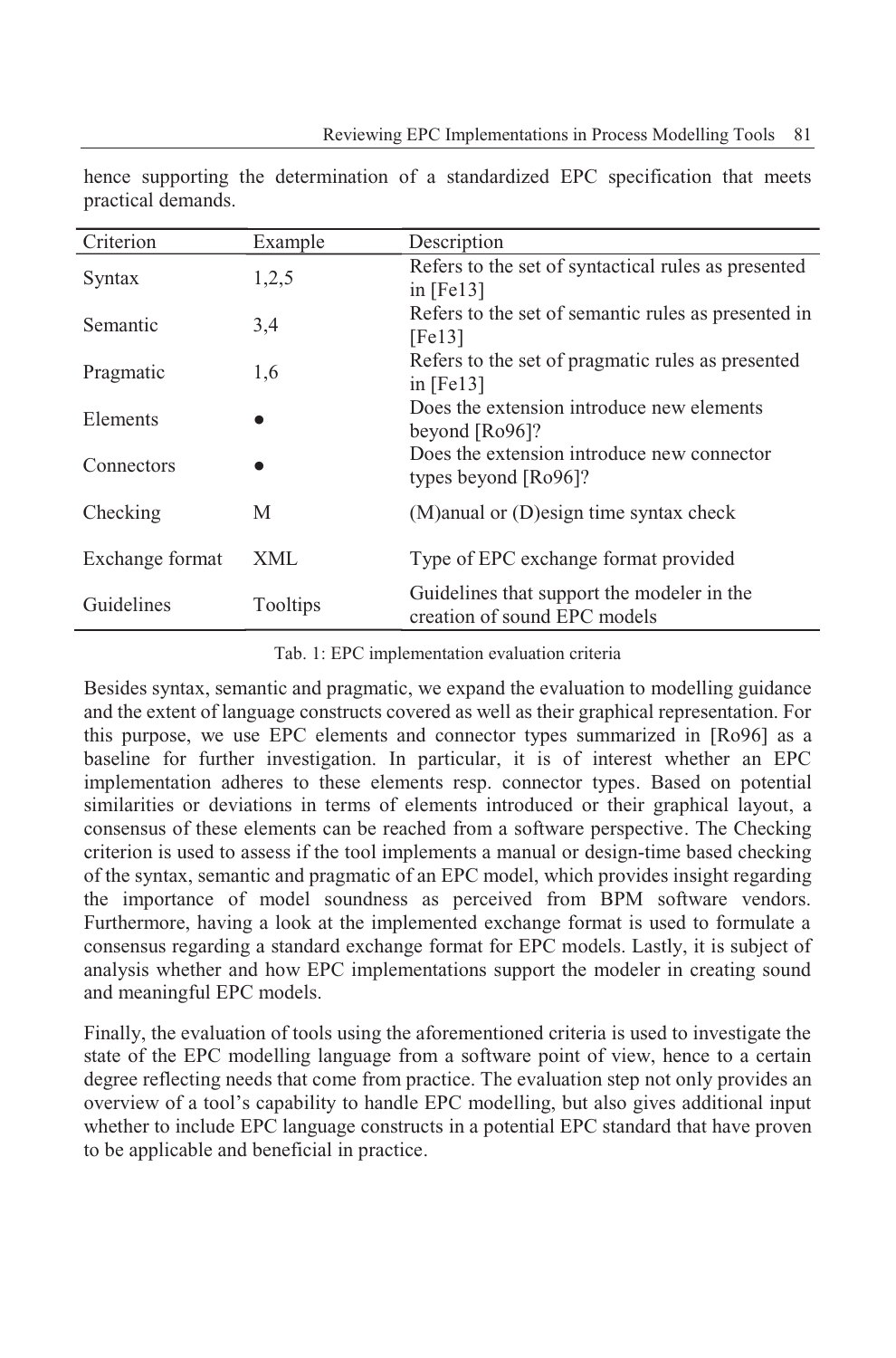## **4 An overview of EPC implementations in BPM tools**

After setting the scope of our analysis, considering previous relevant literature and integrating similar studies about BPM software (cf. Fig. 1), we initially identified a set of 78 contemplable solutions. At first, no software has been excluded from our investigation. The list included leaders like Pegasystems or Appian, challengers, e.g. Fujitsu, niche players, exemplary Newgen or visionaries such as Intalio or BizAgi [SH10]. While classifying the first set according to our specified criteria in Section 3, we were able to remove 64 software solutions in total that did not fit our requirements. Thus, only 14 software providers have been identified that support EPCs and offer a free trial. We analyzed these solutions according to the predefined criteria. The results are presented in Table 1. Due to lack of space, we relinquish and outline the presentation of some categories. Overall, we relinquish the category miscellaneous, where we recorded additional elements that are not directly related with business process modelling or information about the underlying software like Eclipse or Microsoft Visio. Also, we spare the detailed enumeration of all elements the solutions provide, as we pit the extent against the native EPC components.

First, we recorded the supported business process languages to solely include EPCsupporting BPM solutions. Since we specifically examine EPC functionalities, all of the listed software can be considered as EPC compatible. During the examination, we checked if not only the standard EPC [KNS92] is supported, but also if any EPC extensions can be modeled. Except for *EPC Tools*, every solution supports the extended EPC [HKS93]. The *Bflow\** platform additionally provides modelling with object-oriented EPCs [SNZ97]. Multiple tools also offer additional elements, but did not implement a specific EPC extension known from literature [e.g. SDL05]. We fastidious listed every additional element, adjusted the degree of abstraction and used circles as the form of representation. Thereby, a filled circle in the column "Elements" declares that the tool not only covers the extended EPC elements but also additional, partly tool-specific, elements. The software *EPC Tools* only supports the plain EPC and therefore is the only software figured as a bar. Unfilled circles represent just eEPC modelling elements support. Accordingly, unfilled circles in the column "Connectors" signify the AND, OR, XOR operators and the control/information flow. The only software solution that offers more than these basic constructs is the *Bflow\** platform that additionally supports relation flows between EPC elements.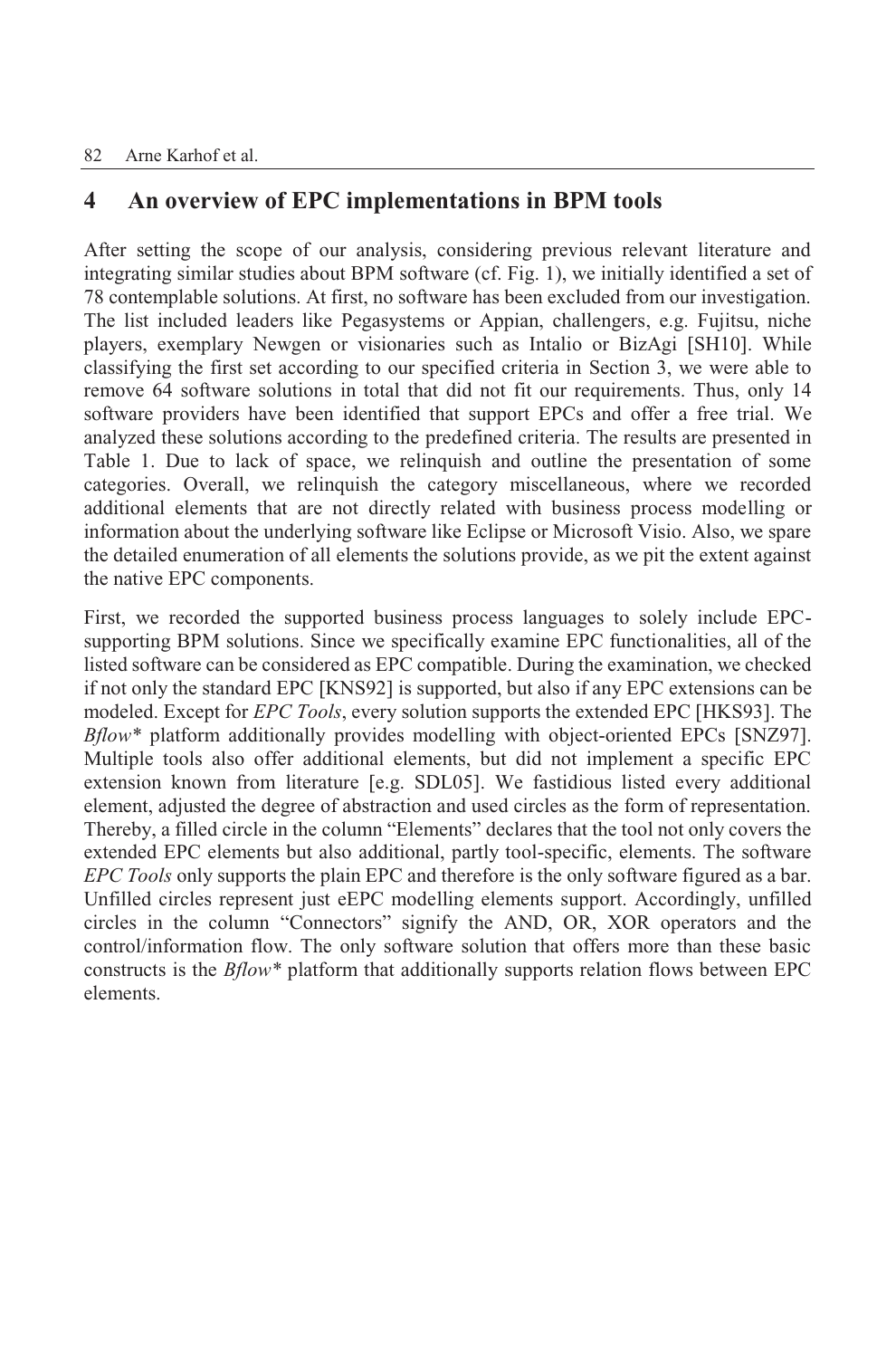| Product                         | Elements | Connectors | Syntax         | Semantic | Pragmatic      | Checking    | Exchange<br>formats  | Guidelines  |
|---------------------------------|----------|------------|----------------|----------|----------------|-------------|----------------------|-------------|
| Cockpit<br>Designer             |          | $\circ$    | 27             |          | $\overline{2}$ | D           |                      | Recommender |
| Aris<br>Express                 |          | $\circ$    | 23             |          |                | D           |                      | Ref. Models |
| Bflow*                          |          |            | 124<br>67      |          | 12             | $\mathbf D$ | XMI                  | Tooltips    |
| <b>BIC</b><br>Platform          |          | $\circ$    | $\mathfrak{Z}$ |          |                |             | <b>XML</b>           | Recommender |
| Cubetto                         |          | $\circ$    |                |          |                |             | XML,<br><b>CSV</b>   |             |
| Edraw Max                       |          | $\bigcirc$ |                |          |                |             | <b>XML</b>           |             |
| <b>EPC Tools</b>                |          | $\circ$    | 16             |          |                | $\mathbf M$ | <b>EPML</b>          |             |
| iGrafx                          |          | $\circ$    |                |          |                | $\mathbf M$ |                      |             |
| Process<br>Modeler for<br>Visio | $\circ$  | $\circ$    |                |          |                |             | BPEL,<br><b>XPDL</b> |             |
| SemTalk                         |          | $\circ$    | 123<br>567     |          | 26             | D           | <b>XML</b>           |             |
| Signavio<br>Process<br>Editor   |          | $\circ$    | 123<br>567     |          | 2 10           | $\mathbf M$ | XML,<br><b>XPDL</b>  |             |
| Symbio<br>Modeling<br>Client    |          | $\circ$    | 26             |          | 12             | D           |                      |             |
| <b>ViFlow</b>                   |          | $\circ$    |                |          |                |             |                      |             |
| Visio                           | $\circ$  | $\bigcirc$ |                |          |                |             | <b>XML</b>           |             |

Tab. 2: Evaluation of EPC supporting BPM Software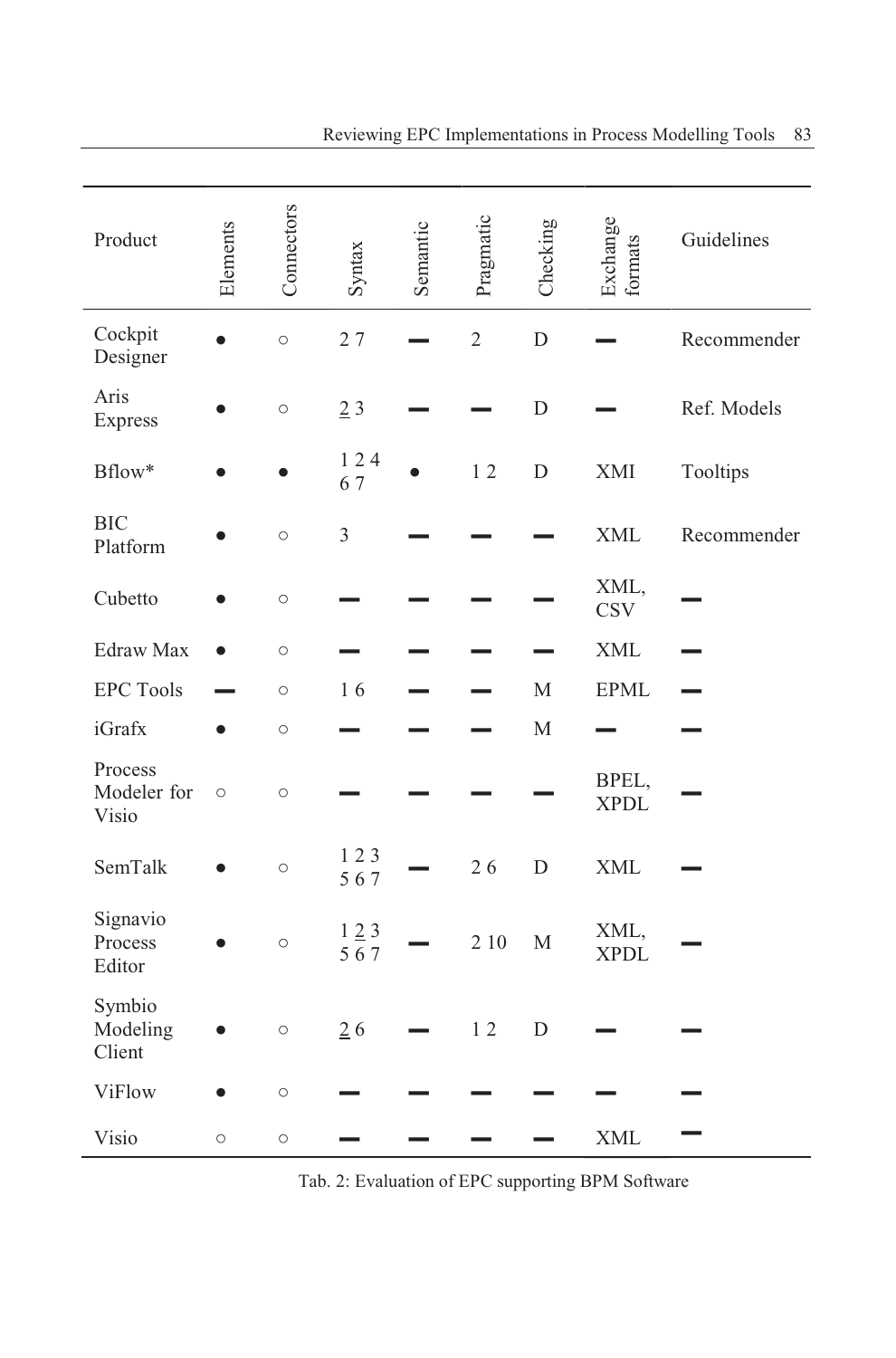The examination of quality criteria revealed an outlier for the second syntactic criterion, which requires a continual transition between events and functions. Many tools do not strictly demand the adherence to this rule, since they permit the omission of (trivial) events. In case this broad interpretation of the second rule has been implemented, the corresponding rule "2" in Table 1 has been underlined. Another striking point is the filled circle in the row of the *Bflow\** tool. Because no toolsupported any semantically validation, the *Bflow\** tool stood out as being the only software that at least demands that the process model entities have to be labeled. Although this is no criterion stated in [Fe13], we decided to document it in the table nevertheless. The last two categories illustrate if there is any exchange format for EPC models supported by the solution and if there is any kind of guidance for the user while modelling in EPC. As the table constitutes, multiple solutions provide the import and export of specific exchange formats. However, the specific type of exchange format heavily differs. Although just three entries could be done in the last category, a heterogeneous distribution can be observed. The three addressed solutions pursue different approaches as there are either tooltips that pop up during design-time, reference models that the user can use as templates or a recommendation system that supports the user in deciding what element to model next.

## **5 Implications for EPC standardization**

As our findings indicatethere is hardly a consensus between software vendors in the field of BPM regarding essential EPC constructs. For our next step, it has to be discussed to what degree the insights gained from reviewing BPM tools influence the proposed standardization process. In order to solve this debate, stakeholders of a standard need to be considered. Possible stakeholders are consultants, academia, research institutes, and governmental agencies [LK06]. From a high-level point of view, these groups can either be considered as (academic) researchers or practical applicants, who do not necessarily have to be disjoint groups. However, for the sake of argument we assume that these groups have different roles regarding the impact factor on standardization. On the one hand, research interest groups are more likely to take part in the (continued) development process of a standard, while on the other hand practical applicants fulfill their role by implementing and actual using this standard. Hence, we argue that the developer point of view of a business process modeling language best reflects the acceptance or denial of specific language constructs in practice. Therefore, it is possible to derive insights about whichcomponents to consider in an EPC standardization process and which not. Furthermore, as Table 1 already demonstates, our examination highlights the negative outcome a missing standard can cause. The practical implementation of EPC modelling is a strikingly heterogonous area, as the software vendors were never able to adhere to an agreed-upon basis for the EPC language.

In favor of a better overview of this diversified field of application, we analyzed our results as shown in Figure 1. Especially the overlaps, where the software vendors achieved agreement among themselves, are of particular interest, as derivations for an EPC standard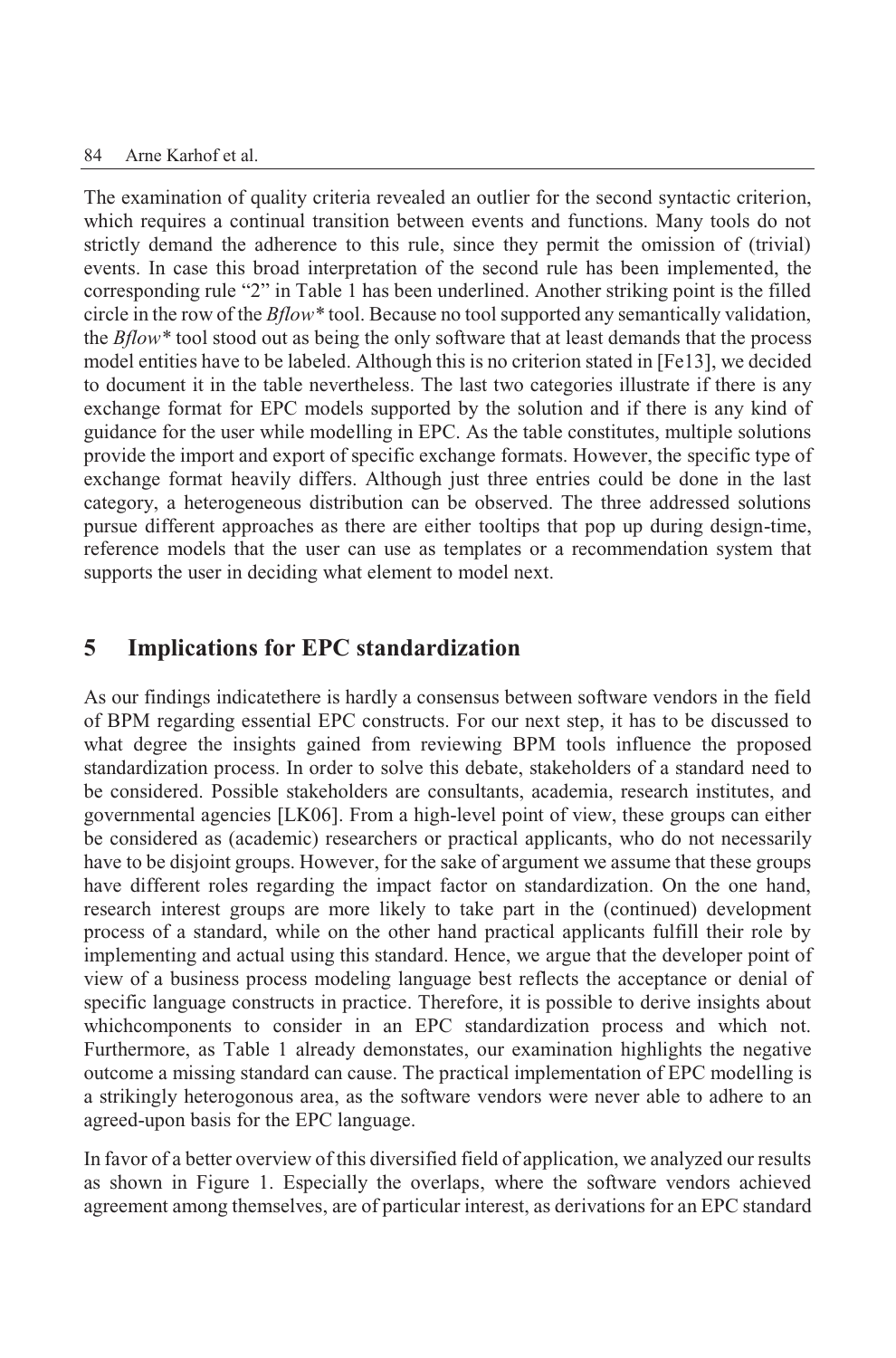can directly be deduced. Unfortunately, as depicted in Figure 1, the commonalities are highly underrepresented. Regarding the elements category, only 21.4% still support solely the EPC and eEPC basis elements. However, it is worth mentioning that 78.6% does not imply that all of the vendors actually use *one* set of EPC elements but *their own* notation set that exceeds the eEPC (illustrated by "eEPC+"). Therefore, the majority of EPC tools extends the (e)EPC with additional, self-developed elements. The second category is the only one where a major consensus could be identified. Only 7.1% of all vendors use additional, own developed connector types. Consequently, from a practical point of view, it seems like the standard EPC connector types already cover most of the users' requirements. The following three categories illustrate the distribution of quality checking in regard to syntax, semantic and pragmatic. While syntax is the only category which is supported by more than half of the tools, the nearly non-existing semantic validation stands out. However, the pragmatic quality seem to be well-covered by BPM tools. Furthermore, as the binary classification only represents the number of tools supporting quality checking, but not *the number of criteria* covered, we added an additional value for the average support. This value is calculated as follows:

$$
\emptyset - \text{Support} = \frac{\sum_{i=1}^{N} \frac{T_i}{|T|}}{N}
$$

The variables are as follows:  $N =$  quantity of quality criteria based on [Fe13],  $i =$  the specific quality criterion, and  $T_i$  = number of tools who support the specific quality criterion *i*.  $|T|$  indicates the cardinality of the set T. This value is equal to the overall number of evaluated tools. In our case, this value always signifies 14. Exemplary, the value for average support of the pragmatic quality can be obtained by calculating:

$$
\emptyset - Support_{Prag.} = \frac{\frac{2}{14} + \frac{6}{14} + \frac{0}{14} + \frac{0}{14} + \frac{1}{14} + \frac{0}{14} + \frac{0}{14} + \frac{0}{14} + \frac{0}{14} + \frac{1}{14}}{10}
$$

$$
\emptyset - Support_{Prag.} = \frac{0.714286}{10} = 0.07143 \triangleq 7.1\%
$$

Considering these values of the three quality categories (illustrated in Figure 1 as hatched areas), it is evident that every category is insufficiently supported by BPM tools. Even the syntactical category, which demands criteria relatively easy to implement, is only associated with an average support of 22.3%. Furthermore, the average semantic support is nearly nonexistent (0.4%). The pragmatic support is weakly represented as well. Finally, the last three categories present the statistically analysis of checking support, provided exchange formats and user guidance. While most of the tools support some form of verification or validation while modelling, it has to be kept in mind that the corresponding Ø-support values show that this support is heavily constrained. Additionally, most of the tools provide some sort of exchange format. However, as Figure 1 depicts, besides using XML as an underlying structure, software vendors have not been able to reach an agreement on an exchange standard. The same problem can be observed with user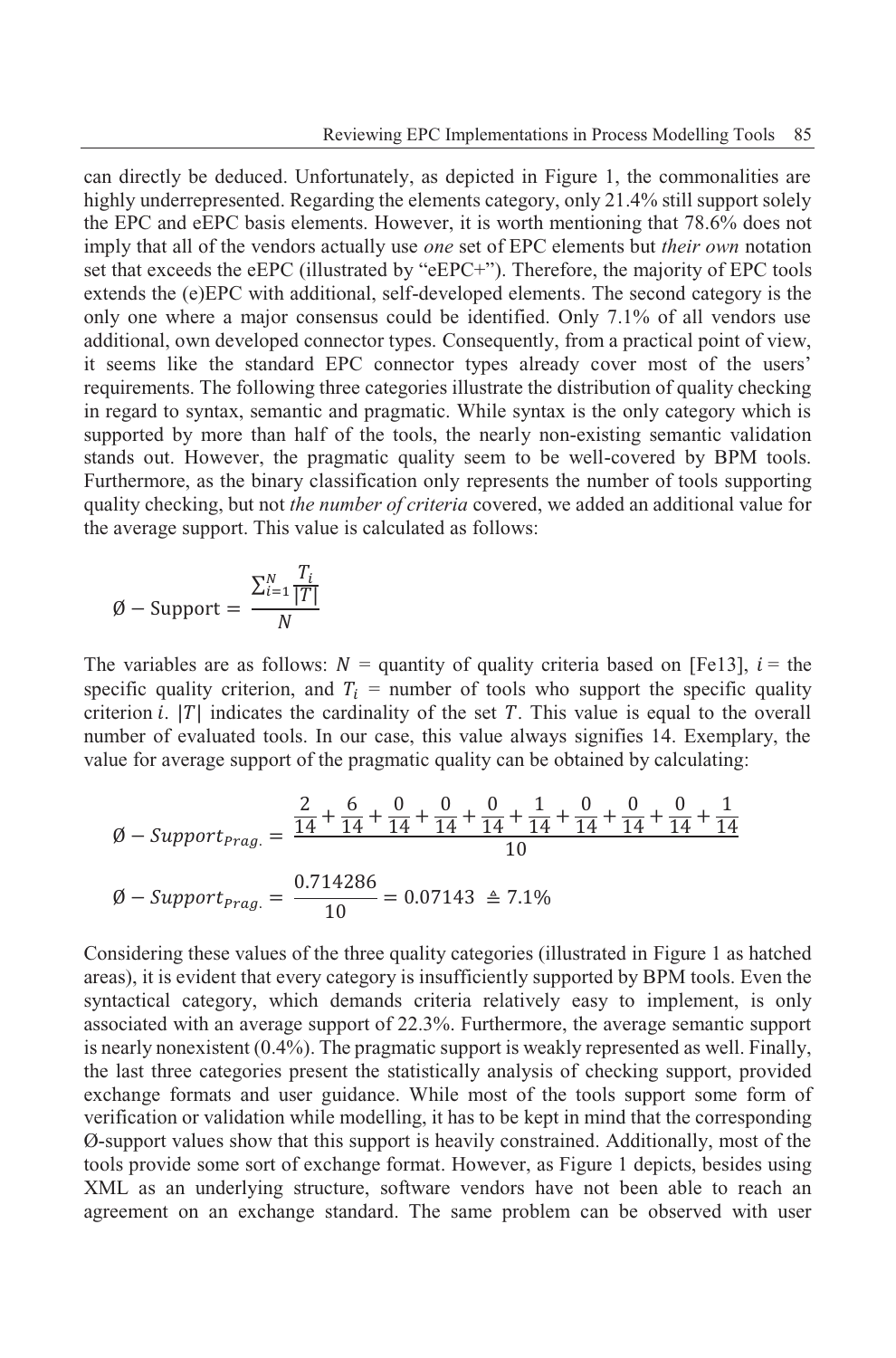supporting guidelines. While only three software solutions (21.4%) provide any kind of user guidance, they all confine to different approaches.



Fig. 2: Evaluation of BPM-Tools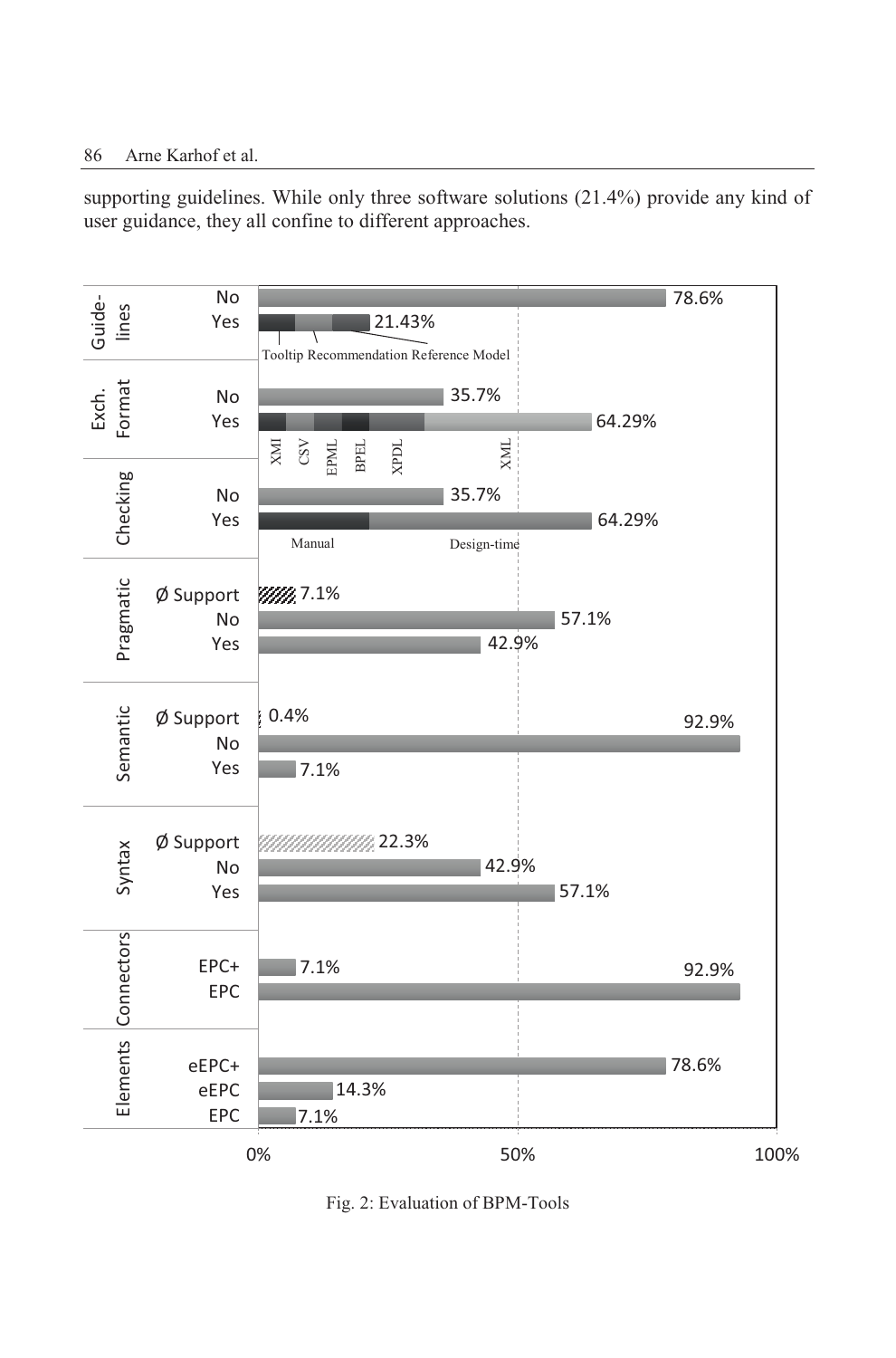Following the elicitation and evaluation of BPM-Tools, it is of interest to draw - in the best case obvious - implications towards EPC standardization. Our initial intension to interpret commonalities is hampered by the fact that, besides the category Connectors, there are no distinct overlaps among the software solutions. Despite this circumstance, we can ascertain the following points regarding to our evaluation categories:

**Elements:** Based on the percentage distribution, we assume that the basic (e)EPC elements seem not to completely fit the needs of nowadays users. The majority of software vendors use additional elements, partly self-developed, partly from other BPM languages or proposals from academic research. Nevertheless, it could be observed that most of the tools did use a similar layout for their elements. This includes the hexagon for events, the rectangle for functions (mostly with rounded edges) and circular connectors. However, the labelling of connectors is again diversified in EPC implementation (XOR vs. X). For future work, it will become necessary to value those additional elements in favor of deciding whether to integrate them in an EPC standard.

**Connectors:** As nearly all solutions use the basis set of EPC connectors, the general applicability can be underlined. Self-evidently, the outlier has to be examined in terms of determining its usability.

**Syntax, Semantic, Pragmatic:** In this area, there is a heavy mismatch among the tools. It can be concluded that the EPC would heavily benefit from an underlying and formal defined standard as a basis for EPC implementations. Unfortunately, as there are almost no commonalities, explicit rules for EPC standardization cannot be deduced. A single implication that can be made is that the difficulty of verifying EPC quality seems to vary in regard to the respective category. Based on the findings we assume that the semantic quality is the most challenging task for computer-based verification.

**Checking:** Since the evaluation presents roughly the same distribution between designtime and manual-triggered checking of syntactical, semantical or pragmatically aspects, an evident recommendation from practice cannot be made. Additionally, no coherence between the type of checking and the nature and extent of covered rules could be detected. Generally, a design-time approach seems to be more applicable from a practical perspective, as it prevents users from working with erroneous models. However, it has to be kept in mind that not every error detected by a checking mechanism necessarily has to be an actual error of the underlying process model. Hence, the checking mechanism must not be too restrictive for practical application. In general, the review of checking mechanisms implies that, considering a potential EPC standard, emphasis has to be put on the degree of complexity and restrictions in order to meet practical demands.

**Exchange Formats:** The area of exchange formats represents the most diversification. Out of nine software vendors, who offer any type of exchange format, six different approaches are pursued. The most common format is XML. Since many other listed formats are also based on XML, namely XMI, EPML, BPEL and XPDL, it can be seen as the major choice for data communication between EPC tools. This heavily implies that a XML-based exchange format might be feasible for an EPC standard.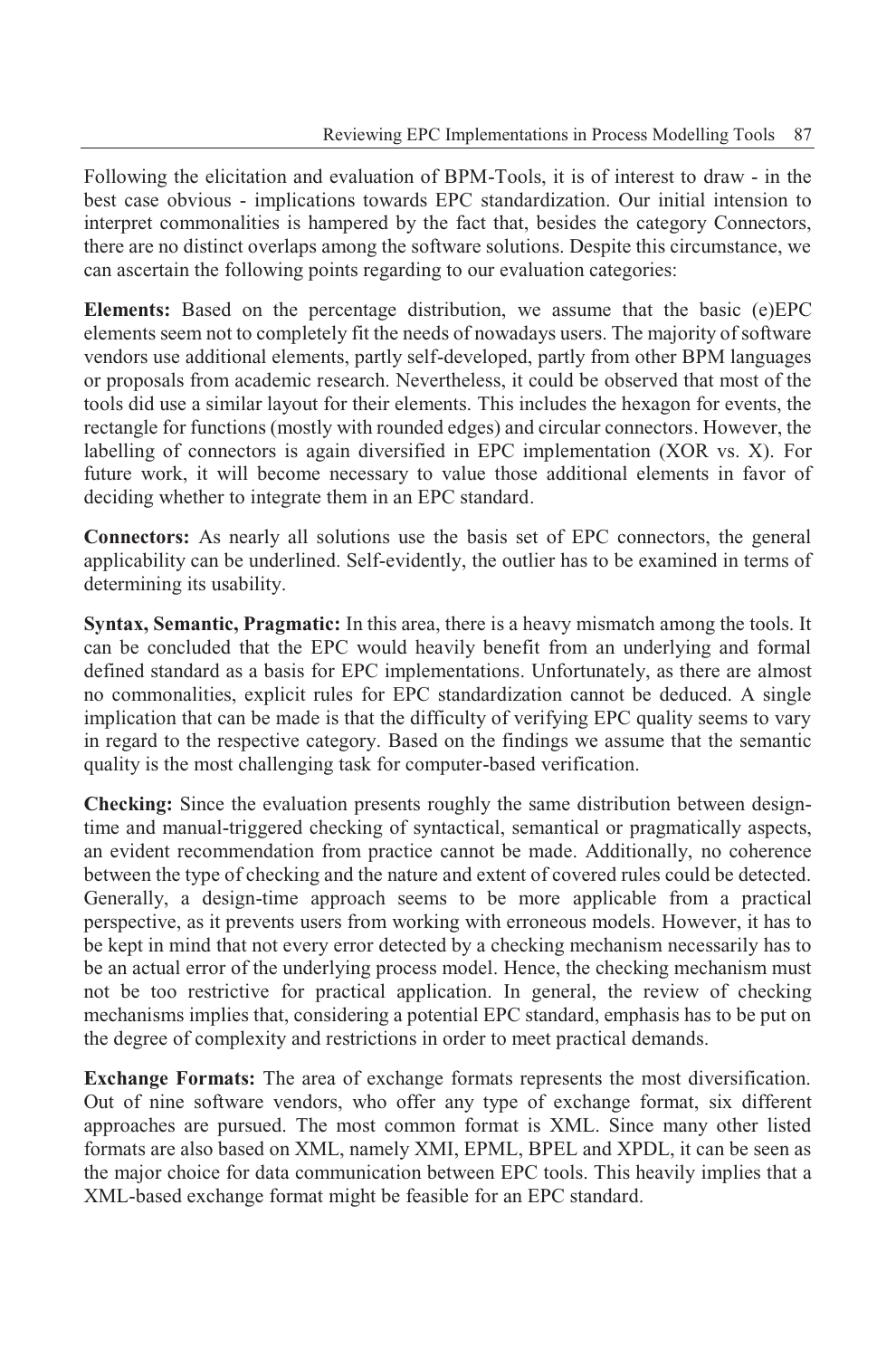#### 88 Arne Karhof et al.

**Guidelines:** The provided user guidance is rather underrepresented. Any concrete implications for an EPC standard cannot be deduced. In future, the usability of proposed guidance types has to be valued. Furthermore, it needs to be clarified if the presence of user guidance is actually necessary if there is already a checking mechanism.

## **6 Conclusion**

In order to prepare for EPC standardization, the similarities and differences between EPC implementations in common BPM software has to be revealed. Subsequently, we identified BPM tools that implement the EPC modelling language and evaluated them against our predefined criteria. Altogether, we analyzed 14 tools measured against 8 categories and 34 different quality criteria.. Our findings show that the negative effects caused by the abstinence of a universally accepted EPC standard are prevalent. Regarding the predefined criteria, there has been no consensus in terms of EPC language constructs. The only commonalities that could be identified regard the basic layout of EPC elements and EPC connectors. Most notably, the diversification of quality criteria regarding the syntax, semantic and pragmatic is apparent. Despite 64% of identified tools provide a basic checking mechanism, most of them only consider a small subset of rules. The majority of tools leave the creation of valid process models solely to the user. This may imply a lack of importance for semantic, pragmatic and syntactic issues in practice.

By evaluating, we could further deduce implication for standardization purposes and gain valuable insights about the practical implementation of the EPC. Explicit conclusions could be made regarding the layout, the set of connectors, and the exchange format. In terms of the layout, all EPC implementations share the same graphical representation. Accordingly, also the set of connectors is identical among the tools. Therefore, we conclude that there is an agreement regarding the layout of EPC elements that has to be considered for EPC standard making. Furthermore, we revealed that exchange formats for EPC modelling are dominated by XML. Hence, we suggest a XML-based EPC exchange format to be included in a future EPC standard.

Based on our research, we are able to state and underline the urgent need for an EPC standard. In this paper, we evaluated EPC modelling from a practical point of view and uncovered the consequences of a non-standardized process modelling language. In conclusion, our research contributes to the body of knowledge in two ways. First, we shed light on the BPM software market and provide an overview of core players in EPC modelling which supports both academic and practical disciplines, as we build groundwork for further research and application in the field of EPC modelling. Second, we investigated EPC implementations in order to achieve a consensus regarding essential EPC language constructs from a software point of view.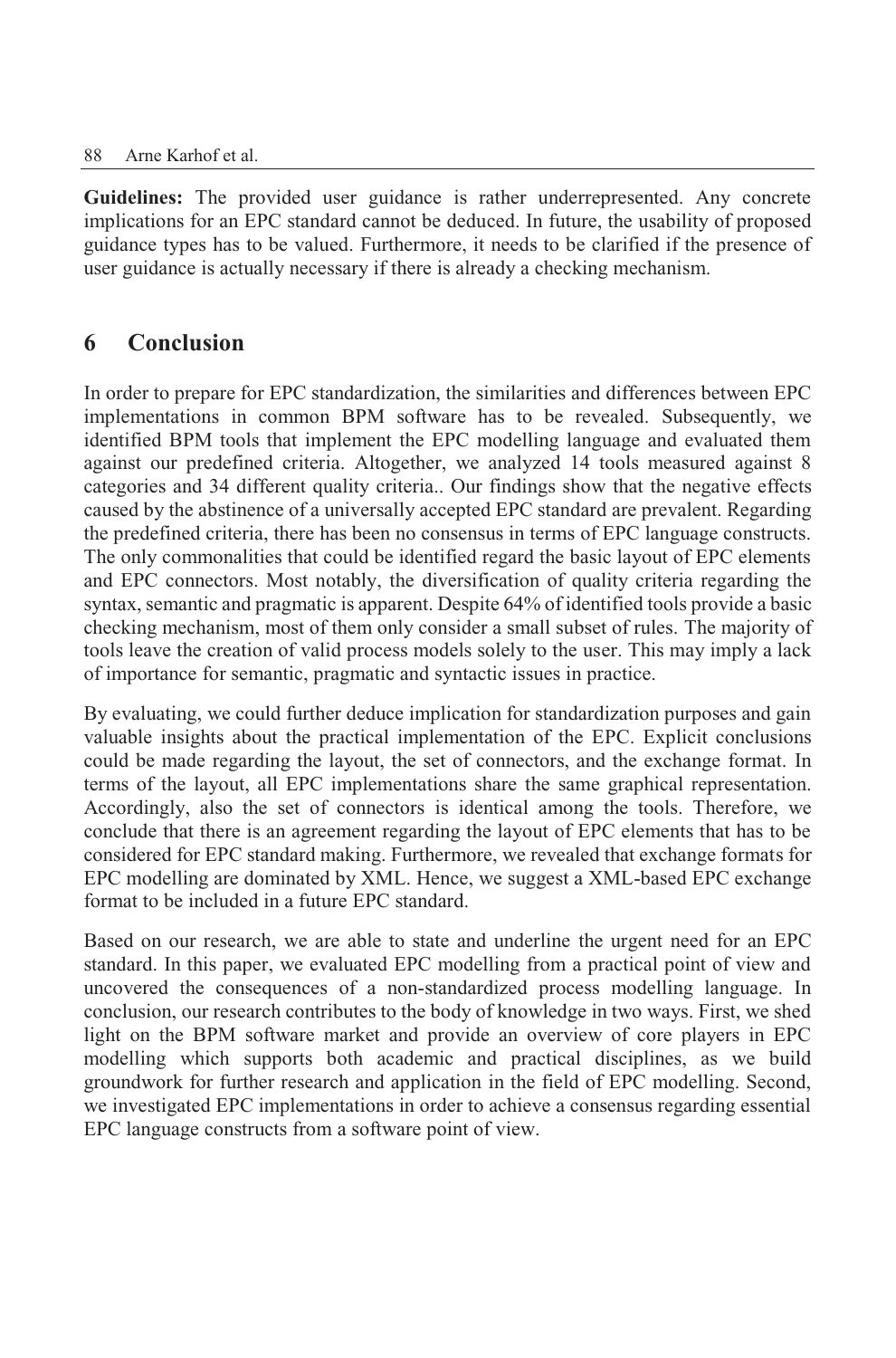**Acknowledgement:** The research presented in this paper is part of the SPEAK project and is funded by the Federal Ministry for Economic Affairs and Energy (BMWi) under grant number 01FS14030.

### **References**

| [BFV07]        | Bartels, G., Frank, P., Völz, M.: Vergleich von BPMN-Modellierungswerkzeugen.<br>Stuttgart 2007.                                                                                                                                                                                                                           |
|----------------|----------------------------------------------------------------------------------------------------------------------------------------------------------------------------------------------------------------------------------------------------------------------------------------------------------------------------|
| [BH14]         | Barnett, A.G., Holt, M.: Ovum Decision Matrix : Selecting a Business Process<br>Management Solution, 2014. 2014.                                                                                                                                                                                                           |
| [BNT10]        | Becker, J., Niehaves, B., Thome, I.: How Many Methods Do We Need ? - A Multiple<br>Case Study Exploration into the Use of Business Process Modeling Methods in                                                                                                                                                             |
| [BO02]         | Industry. In: AMCIS 2010 Proceedings, 2010.<br>Brabänder, E., Ochs, H.: Analyse und Gestaltung prozessorientierter<br>Risikomanagementsysteme mit Ereignisgesteuerten Prozessketten. In: EPK 2002 -<br>Geschäftsprozessmanagement mit Ereignisgesteuerten Prozessketten, Proceedings des                                   |
| [BP02]         | GI-Workshops und Arbeitskreistreffens, pp. 1–5. 2002.<br>Bergen, M., Peteraf, M. a.: Competitor Identification and Competitor Analysis: A<br>Broad-Based Managerial Approach. Managerial and Decision Economics 23, pp. 157-                                                                                               |
| [BS01]         | 169.2002.<br>Bullinger, H.-J., Schreiner, P.: Business Process Management Tools: Eine evaluierende<br>Marktstudie über aktuelle Werkzeuge. Stuttgart 2001.                                                                                                                                                                 |
| [CM99]         | Clark, B.H., Montgomery, D.B.: Managerial Identification of Competitors. Journal of<br>Marketing 63, pp. 67-83. 1999.                                                                                                                                                                                                      |
| [DAH05]        | Dumas, M., Aalst, W.M.P. van der, Hofstede, A.H.M. ter.: Process-aware Information<br>Systems - Bridging People and Software through Process Technology. John Wiley &<br>Sons, Hoboken, New Jersey 2005.                                                                                                                   |
| [DG90]         | David, P.A., Greenstein, S.: The Economics of Compatibility of Standards: An<br>Introduction to Recent Research. Economics of Innovation and New Technology 1, pp.<br>3-41.1990.                                                                                                                                           |
| [DGS10]        | Drawehn, J., Gayer, S., Schneider, P.: Business Process Modeling 2010: Modellierung<br>von ausführbaren Geschäftsprozessen mit der Business Process Modeling Notation.<br>Fraunhofer, Stuttgart, Germany 2010.                                                                                                             |
| [DKK14]        | Drawehn, J., Kochanowski, M., Kötter, F.: Business Process Management Tools 2014.<br>Fraunhofer, Stuttgart, Germany 2014.                                                                                                                                                                                                  |
| [Fe09]         | Fettke, P.: Ansätze der Informationsmodellierung und ihre betriebswirtschaftliche<br>Bedeutung: Eine Untersuchung der Modellierungspraxis in Deutschland.<br>Schmalenbachs Zeitschrift für betriebswirtschaftliche Forschung (zfbf) 61, pp. 550-<br>580.2009.                                                              |
| [Fe13]         | Fellmann, M., Bittmann, S., Karhof, A., Stolze, C., Thomas, O.: Do We Need a<br>Standard for EPC Modelling? The State of Syntactic, Semantic and Pragmatic Quality.<br>In: 5th International Workshop on Enterprise Modelling and Information Systems<br>Architectures (EMISA), pp. 103-116. St. Gallen, Switzerland 2013. |
| [FKL03]        | Fomin, V., Keil, T., Lyytinen, K.: Theorizing about standardization: integrating<br>fragments of process theory in light of telecommunication standardization wars.<br>Sprouts: Working Papers on Information Environments, Systems and Organizations 3,<br>pp. 29-60. 2003.                                               |
| <b>[FKS09]</b> | Filipowska, A., Kaczmarek, M., Stein, S.: Semantically annotated EPC within                                                                                                                                                                                                                                                |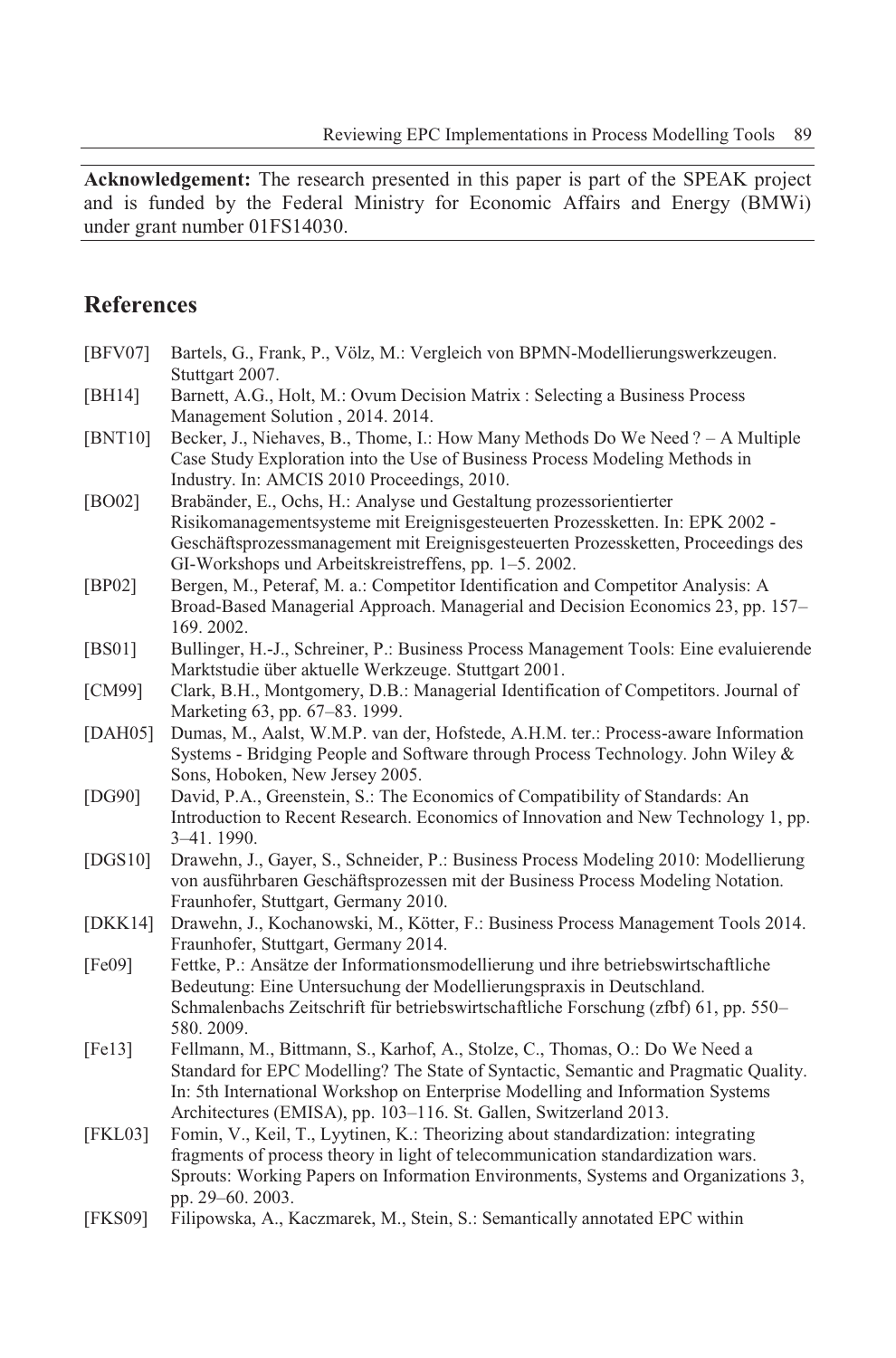semantic business process management. In: Lecture Notes in Business Information Processing, pp. 486–497. Milano, Italy 2009. [Ga15] Gartner Inc.: Gartner Says Spending on Business Process Management Suites to Reach \$2.7 Billion in 2015 as Organizations Digitalize Processes. 2015. Available at: http://www.gartner.com/newsroom/id/3064717, accessed 15. Oct 2015. [HFL09] Houy, C., Fettke, P., Loos, P.: Stilisierte Fakten der Ereignisgesteuerten Prozesskette – Anwendung einer Methode zur Theoriebildung in der Wirtschaftsinformatik. In: EPK 2009. 8. Workshop der Gesellschaft für Informatik e.V. (GI) und Treffen ihres Arbeitkreises "Geschäftsprozessmanagement mit Ereignisgesteuerten Prozessketten (WI-EPK). Gesellschaft für Informatik, pp. 22–41. Bonn, Germany 2009. [HKS93] Hoffmann, W., Kirsch, J., Scheer, A.-W.: Modellierung mit Ereignisgesteuerten Prozeßketten. In: Veröffentlichungen des Instituts für Wirtschaftsinformatik (IWi), No. 101, Universität des Saarlandes 1993. [HW07] Huth, S., Wieland, T.: Geschäftsprozessmodellierung mittels Software-Services auf Basis der EPK. In: V. Nissen, M. Petsch, H. Schorcht (eds.) Service-orientierte Architekturen. pp. 61–76. Deutscher Universitäts-Verlag, Wiesbaden 2007. [HWS93] Hoffmann, W., Wein, R., Scheer, A.-W.: Konzeption eines Steuerungsmodells für Informationssysteme – Basis für die Real-Time-Erweiterung der EPK (rEPK). In: Veröffentlichungen des Instituts für Wirtschaftsinformatik (IWi), No. 106, Universität des Saarlandes 1993. [KNS92] Keller, G., Nüttgens, M., Scheer, A.-W.: Semantische Prozeßmodellierung auf der Grundlage "Ereignisgesteuerter Prozeßketten (EPK)." In: Veröffentlichungen des Instituts für Wirtschaftsinformatik (IWi), No. 89, Universität des Saarlandes 1992. [KS08] Knuppertz, T., Schnägelberger, S.: Status Quo Prozessmanagement 2007/2008 – Ergebniszusammenfassung. Komptenzzentrum für Prozessmanagement 2008. [LK06] Lyytinen, K., King, J.L.: Standard Making: A Critical Research Frontier for Information Systems Research. MIS Quarterly 30, pp. 405–411. 2006. [MA07] Mendling, J., Aalst, W.M.P. van der.: Formalization and Verification of EPCs with OR-Joins Based on State and Context. Proceedings of the 19th International Conference on Advanced Information Systems Engineering (CAiSE'07) 4495, pp. 439–453. 2007. [MNN05] Mendling, J., Neumann, G., Nüttgens, M.: Yet another event-driven process chain. In: Lecture Notes in Computer Science, pp. 428. 2005. [NR02] Nüttgens, M., Rump, F.J.: Syntax und Semantik Ereignisgesteuerter Prozessketten (EPK). Prozessorientierte Methoden und Werkzeuge für die Entwicklung von Informationssystemen P-21, pp. 64–77. 2002. [NS02] Nägele, R., Schreiner, P.: Bewertung von Werkzeugen für das Management von Geschäftsprozessen. Zeitschrift Führung und Organisation 71, pp. 201–210. 2002. [NZ98] Nüttgens, M., Zimmermann, V.: Geschäftsprozeßmodellierung mit der objektorientierten Ereignisgesteuerten Prozeßkette (oEPK). In: M. Maicher, H.-J. Scheruhn (eds.) Informationsmodellierung - Referenzmodelle und Werkzeuge. pp. 23– 35. Gabler, Wiesbaden, Germany 1998. [Pr95] Priemer, J.: Entscheidungen über die Einsetzbarkeit von Software anhand formaler Modelle. Pro-Universitate-Verlag, Sinzheim 1995. [RA07] Rosemann, M., Aalst, W.M.P. van der.: A configurable reference modelling language. Information Systems 32, pp. 1–23. 2007. [Ri16a] Riehle, D.M., Jannaber, S., Karhof, A., Thomas, O., Delfmann, P., Becker, J.: On the de-facto Standard of Event-driven Process Chains: How EPC is defined in Literature.

In: Proceedings of the Modellierung 2016, Karlsruhe, Germany 2016.